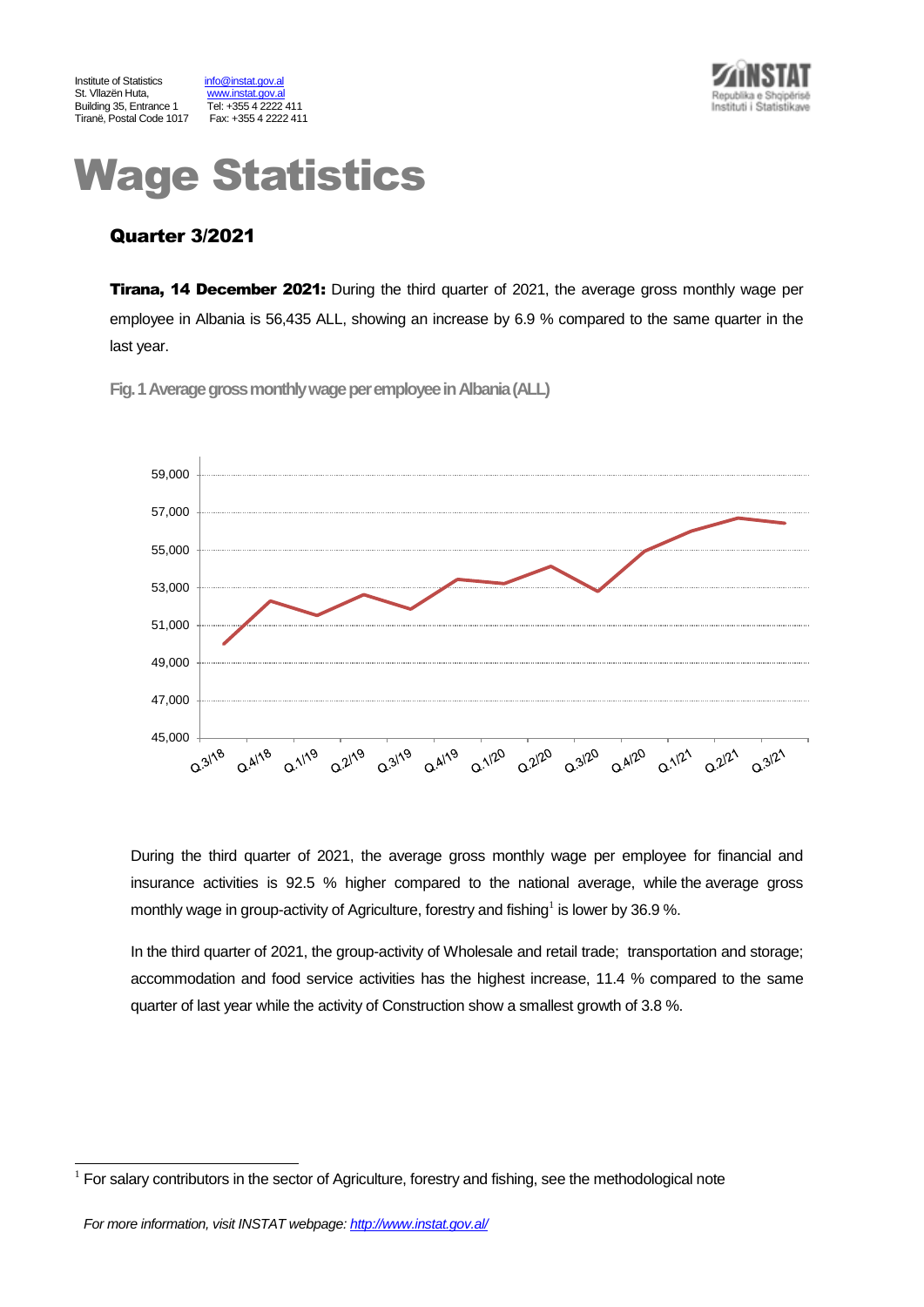

**Fig. 2 Average gross monthly wage by economic activities(ALL)**

During the third quarter of 2021, the average gross monthly wage for an employee in a group of Managers is higher by 70 % compared to the national average, while for Elementary Occupations is lower by 37.8 %.

In the third quarter 2021, the group-occupation of Elementary Occupations has the highest increase, 10.1 % compared to the same quarter of 2020, while the group-occupation of Armed Forces has the smallest increased, with 1.9 %.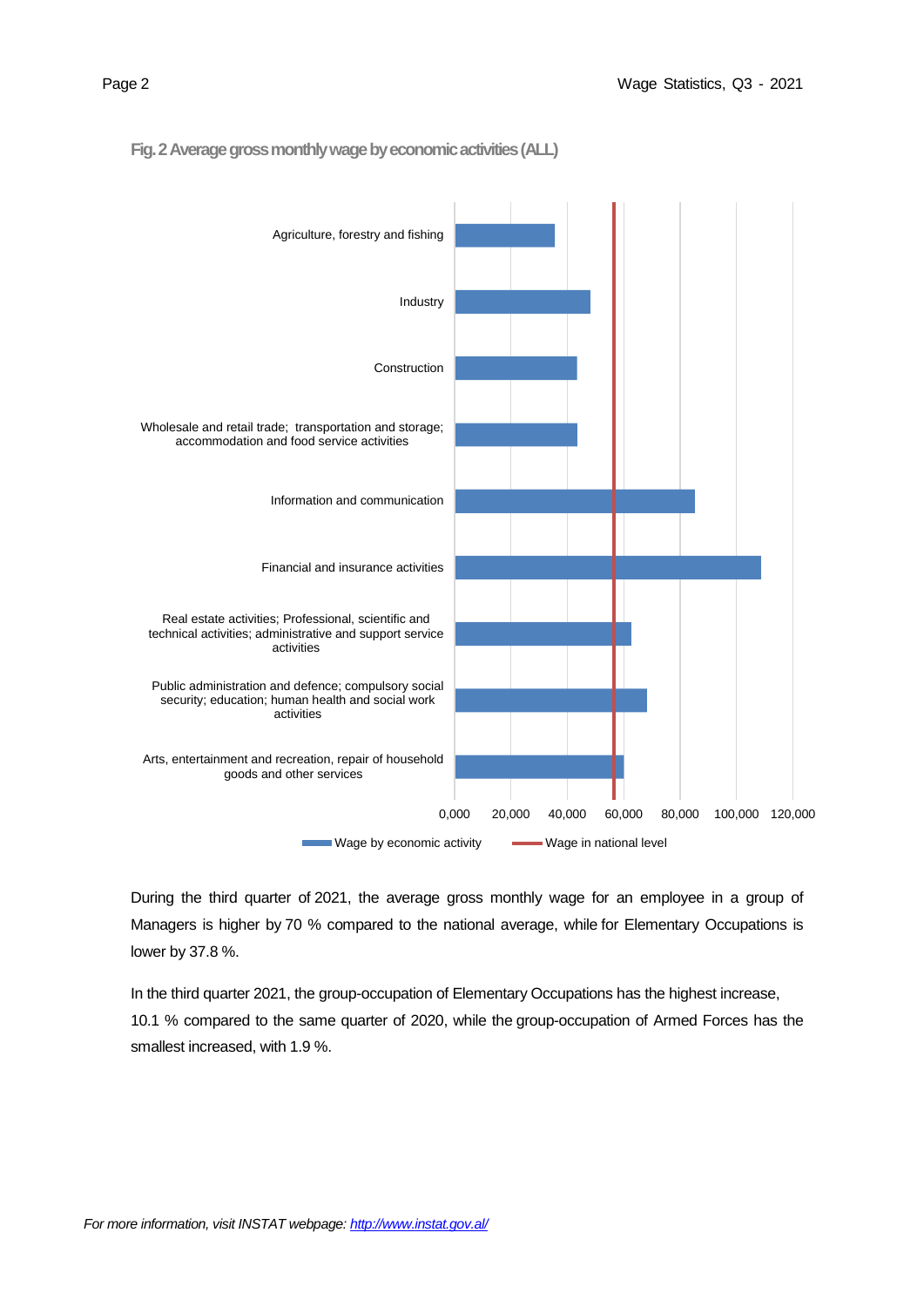

### **Fig. 3Average gross monthly wage by group-occupations(ALL)**

 **Tab. 1 Average gross monthly wage per employee and approved minimum wage** 

| <b>Description</b>                                                                                                                     | Q.3/18 | Q.4/18 | Q.1/19 | Q.2/19 | Q.3/19 | Q.4/19 | Q.1/20 | Q.2/20 | Q.3/20 | Q.4/20 | Q.1/21 | Q.2/21 | Q.3/21 |
|----------------------------------------------------------------------------------------------------------------------------------------|--------|--------|--------|--------|--------|--------|--------|--------|--------|--------|--------|--------|--------|
| Average monthly wage per<br>employee                                                                                                   | 50.015 | 52.312 | 51.531 | 52.645 | 51.870 | 53.458 | 53.232 | 54.149 | 52.815 | 54.951 | 56.019 | 56.710 | 56.435 |
| Average monthly wage per<br>employee in public sector                                                                                  | 60.494 | 63.276 | 61.384 | 63.207 | 63.911 | 63.826 | 63.116 | 63.389 | 64.334 | 66.479 | 67.769 | 68.196 | 67.538 |
| Average monthly wage per<br>employee in private sector                                                                                 | 45.274 | 47.299 | 46.982 | 47.894 | 46.473 | 48.767 | 48.272 | 49.280 | 47.486 | 49.440 | 50.330 | 51.247 | 51.305 |
| Approved minimum wage<br>Cause of information: Canoral Disasterate of Taugtion, posial incurrence contributors: INICTATIo calculation, | 24.000 | 24.000 | 26.000 | 26,000 | 26.000 | 26.000 | 26.000 | 26.000 | 26.000 | 26.000 | 30.000 | 30.000 | 30,000 |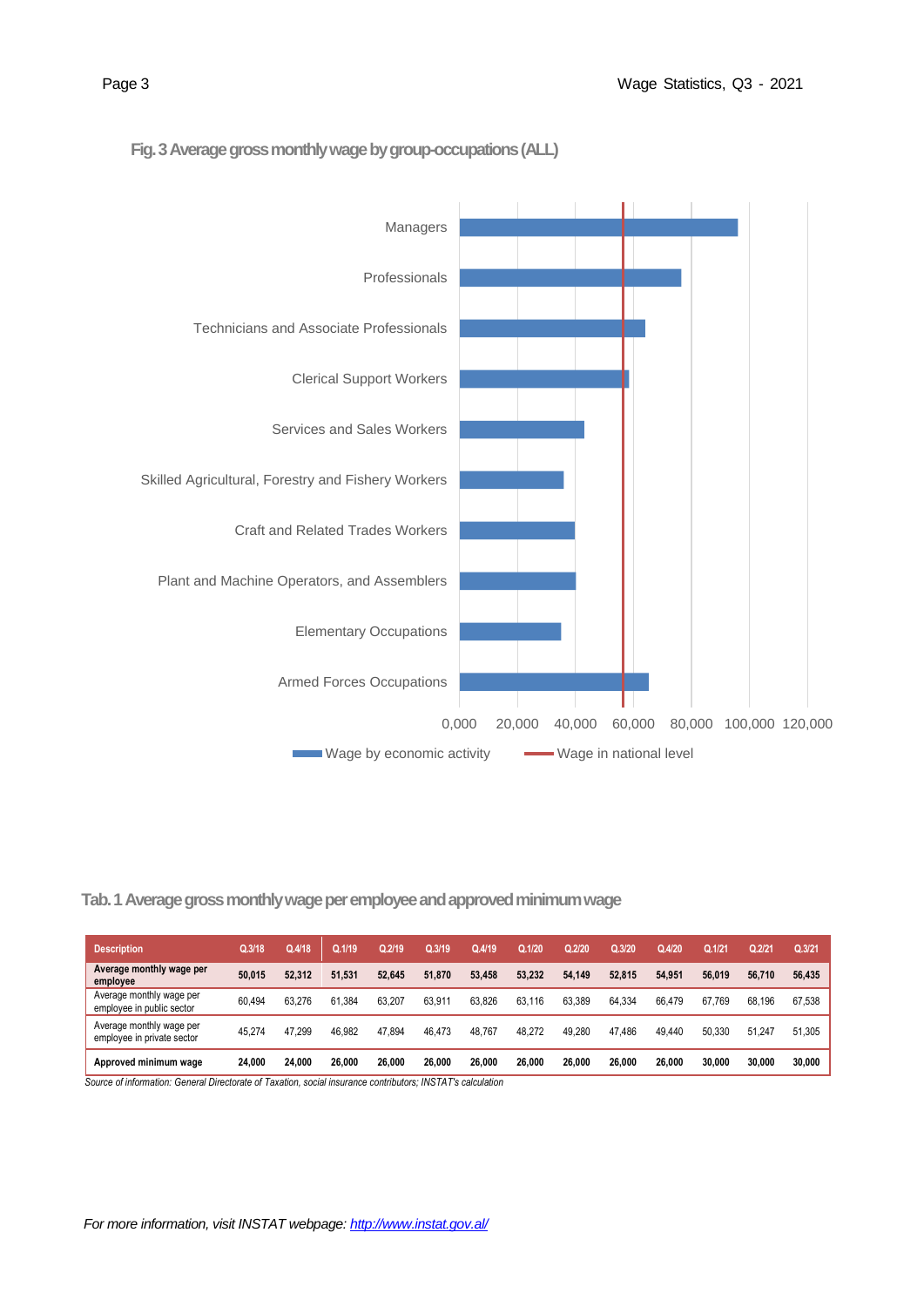# **Tab.2 Average gross monthly wage per employee by economic activity**

| <b>NACE Rev2</b><br>(sections) | Economic<br>activity by NACE<br>Rev <sub>2</sub>                                                                                              | Q.3/18  | Q.4/18  | Q.1/19  | Q.2/19  | Q.3/19  | Q.4/19  | Q.1/20  | Q.2/20  | Q.3/20  | Q.4/20  | Q.1/21  | Q.2/21  | Q.3/21  |
|--------------------------------|-----------------------------------------------------------------------------------------------------------------------------------------------|---------|---------|---------|---------|---------|---------|---------|---------|---------|---------|---------|---------|---------|
|                                | <b>Total</b>                                                                                                                                  | 50.015  | 52,312  | 51,532  | 52.645  | 51,870  | 53,458  | 53,232  | 54,149  | 52,815  | 54,951  | 56,019  | 56,710  | 56,435  |
| la                             | Agriculture, forestry<br>and fishing                                                                                                          | 36,334  | 37,343  | 37,956  | 39,313  | 36,397  | 35,105  | 33,850  | 33,856  | 33,500  | 32,474  | 35,256  | 35,887  | 35,627  |
| B.C.D.E                        | Industry                                                                                                                                      | 41.711  | 44.672  | 43,463  | 43,607  | 44,134  | 45,418  | 45,088  | 45,536  | 45,264  | 45,954  | 48,06   | 48,093  | 48,228  |
| F                              | Construction                                                                                                                                  | 43.749  | 43,475  | 42,428  | 42,521  | 41,715  | 42,292  | 41,560  | 41,531  | 41,845  | 41,532  | 42,519  | 42,505  | 43,433  |
| G.H.I                          | Wholesale and retail<br>trade; transportation<br>and storage;<br>accommodation and<br>food service<br>activities                              | 36.555  | 38,292  | 38,558  | 38.892  | 38,577  | 40.147  | 39,964  | 39,415  | 39.051  | 41.148  | 42.516  | 43,034  | 43,491  |
| IJ                             | Information and<br>communication                                                                                                              | 75,597  | 77,719  | 76,037  | 87,605  | 76,500  | 80,003  | 78,460  | 84,589  | 76,763  | 82,851  | 80,707  | 88,345  | 85,232  |
| lκ                             | Financial and<br>insurance activities                                                                                                         | 100,609 | 111,626 | 101,734 | 113,339 | 100,547 | 115,094 | 104,985 | 117,941 | 102,262 | 115,189 | 101,521 | 120,571 | 108,646 |
| L,M,N                          | Real estate<br>activities:<br>Professional,<br>scientific and<br>technical activities;<br>administrative and<br>support service<br>activities | 59.157  | 60,807  | 59.726  | 60.102  | 57,871  | 60,214  | 60.355  | 60,963  | 60.333  | 62,505  | 61.745  | 61,392  | 62,707  |
| O.P. Q                         | Public<br>administration and<br>defense:<br>compulsory social<br>security; education;<br>human health and<br>social work activities           | 61.103  | 62,070  | 61,554  | 63,276  | 64,065  | 63,577  | 63,134  | 63,860  | 64,591  | 66,435  | 68,385  | 68,341  | 68,264  |
| R.S.T.U                        | Arts, entertainment<br>and recreation,<br>repair of household<br>goods and other<br>services                                                  | 49,168  | 56,560  | 57,402  | 56,295  | 56,012  | 60,431  | 57,814  | 57,140  | 56,921  | 60,736  | 60,532  | 61,172  | 60,088  |

*Source of information: General Directorate of Taxation, social insurance contributors; INSTAT's calculation*

# **Tab.3Average gross monthly wage per employee by group-occupations**

| <b>Group-occupations ISCO-</b><br>08                         | Q.3/18 | Q.4/18  | Q.1/19 | Q.2/19  | Q.3/19 | Q.4/19 | Q.1/20 | Q.2/20 | Q.3/20 | Q4/20  | Q.1/21 | Q.2/21 | Q.3/21 |
|--------------------------------------------------------------|--------|---------|--------|---------|--------|--------|--------|--------|--------|--------|--------|--------|--------|
| Total                                                        | 50,015 | 52,312  | 51.532 | 52.645  | 51,870 | 53,458 | 53,232 | 54,149 | 52,815 | 54,951 | 56,019 | 56,710 | 56,435 |
| Managers                                                     | 97,297 | 101.886 | 96.656 | 100.049 | 97,951 | 99,166 | 94,709 | 95,987 | 93,738 | 99,259 | 96,836 | 98,823 | 95,959 |
| Professionals                                                | 68,024 | 70,032  | 68,667 | 70,706  | 71,158 | 72,350 | 70,540 | 71,024 | 71,325 | 74,172 | 75,158 | 76,375 | 76,460 |
| Technicians and Associate<br>Professionals                   | 56,168 | 59,932  | 58.923 | 59.773  | 59,236 | 60,151 | 59,175 | 59,508 | 59,830 | 61,573 | 63,031 | 63,619 | 64,007 |
| <b>Clerical Support Workers</b>                              | 52,981 | 56,312  | 55,213 | 55,756  | 55,624 | 57,668 | 56,550 | 58,501 | 56,929 | 60,633 | 58,762 | 58,871 | 58,539 |
| Services and Sales Workers                                   | 37,040 | 38,235  | 39,081 | 39,736  | 38,797 | 39,733 | 40,259 | 40,951 | 39,823 | 41,186 | 42,584 | 43,108 | 43,032 |
| Skilled Agricultural, Forestry and<br><b>Fishery Workers</b> | 31,151 | 31.164  | 32,370 | 32,462  | 32,777 | 33,040 | 33,426 | 32,934 | 32,882 | 32,753 | 35,073 | 35,580 | 36,021 |
| <b>Craft and Related Trades</b><br><b>Workers</b>            | 34,782 | 36.438  | 35.578 | 35,958  | 36,091 | 36,831 | 36,517 | 36,733 | 36,759 | 37,346 | 38,785 | 39,522 | 39,728 |
| Plant and Machine Operators,<br>and Assemblers               | 35,439 | 36,637  | 35,781 | 36,232  | 36,381 | 37,253 | 36,315 | 36,719 | 36,622 | 37,999 | 38,995 | 39,632 | 40,241 |
| <b>Workers (Elementary</b><br>Occupations)                   | 30,407 | 31,334  | 31,409 | 31,941  | 31,757 | 32,247 | 31,814 | 31,898 | 31,874 | 32,454 | 34,295 | 34,747 | 35,097 |
| <b>Armed Forces Occupations</b>                              | 59,645 | 59,087  | 59,150 | 59,379  | 63,522 | 63,802 | 64,274 | 63,448 | 63,662 | 64,041 | 64,495 | 65,232 | 65,287 |

*Source of information: General Directorate of Taxation, social insurance contributors; INSTAT's calculation*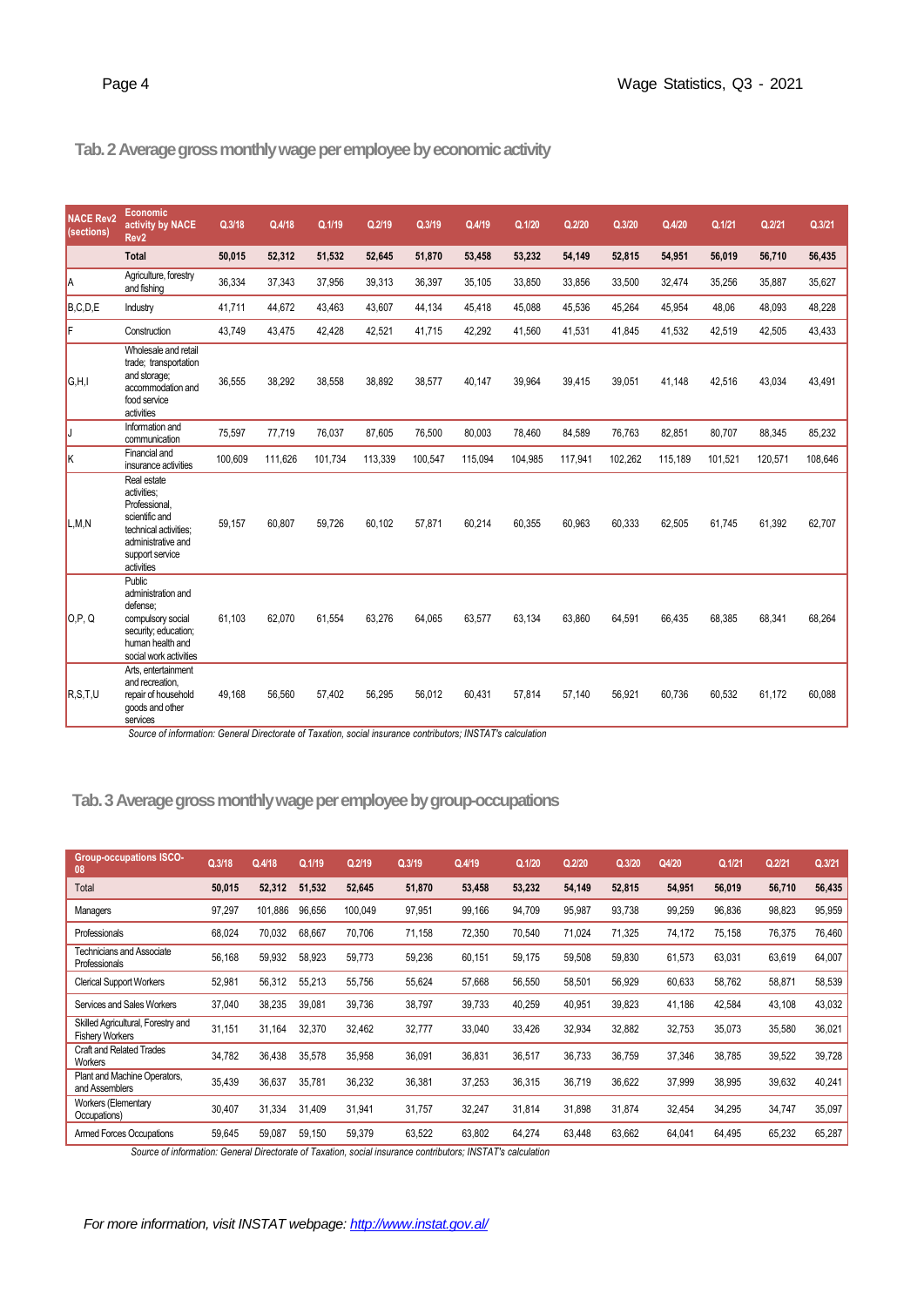# Methodology

This publication contains detailed data on the level of wages, their distribution and the change over the quarters, These statistics offer an opportunity to compare salaries in different industries and for different occupational groups, Wage statistics are also of particular importance to the monitoring of economic indicators that are used by policy-makers, employers and trade unions to assess job supply and job requirements,

### **Legal Base**

- [Law No,17/2018 on Official Statistics](http://instat.gov.al/media/3972/law-no17-2018-on-official-statistics.pdf)
- Official Statistics National Programme 2017-2021
- Memorandum of Cooperation with the General Directorate of Taxation

### **Source of Information**

The source of Information on wages is the General Directorate of Taxation, based to the memorandum of cooperation. The data are from the enterprises payroll (E- SIG 025 form),

This form serves to declare three types of tax liabilities:

- Social Security Contributions,
- Health Insurance Contributions
- Income from Employment of Employees,

Variables are three types: original variables from DPT, additional variables from INSTAT and derived variables. The two main variables of interest are the number of employees and the gross wage paid to the employee.

### **Definitions**

*Average monthly wage* - is the gross wage of an employee for the work performed per month,

This is constituted by the following elements:

- Basic wage for job performed
- Additional payment for managerial duties
- Additional payment for years at work
- Additional payment for difficult working conditions
- Other regular additional payments

Social security contributions and taxation on income are not deducted from the average monthly wage,

*Monthly minimum wage* - is the official minimum wage approved by a Decision of the Council of Ministers,

 *Salary contributors in the sector of Agriculture, Forestry and fishing* - are considered all employees declared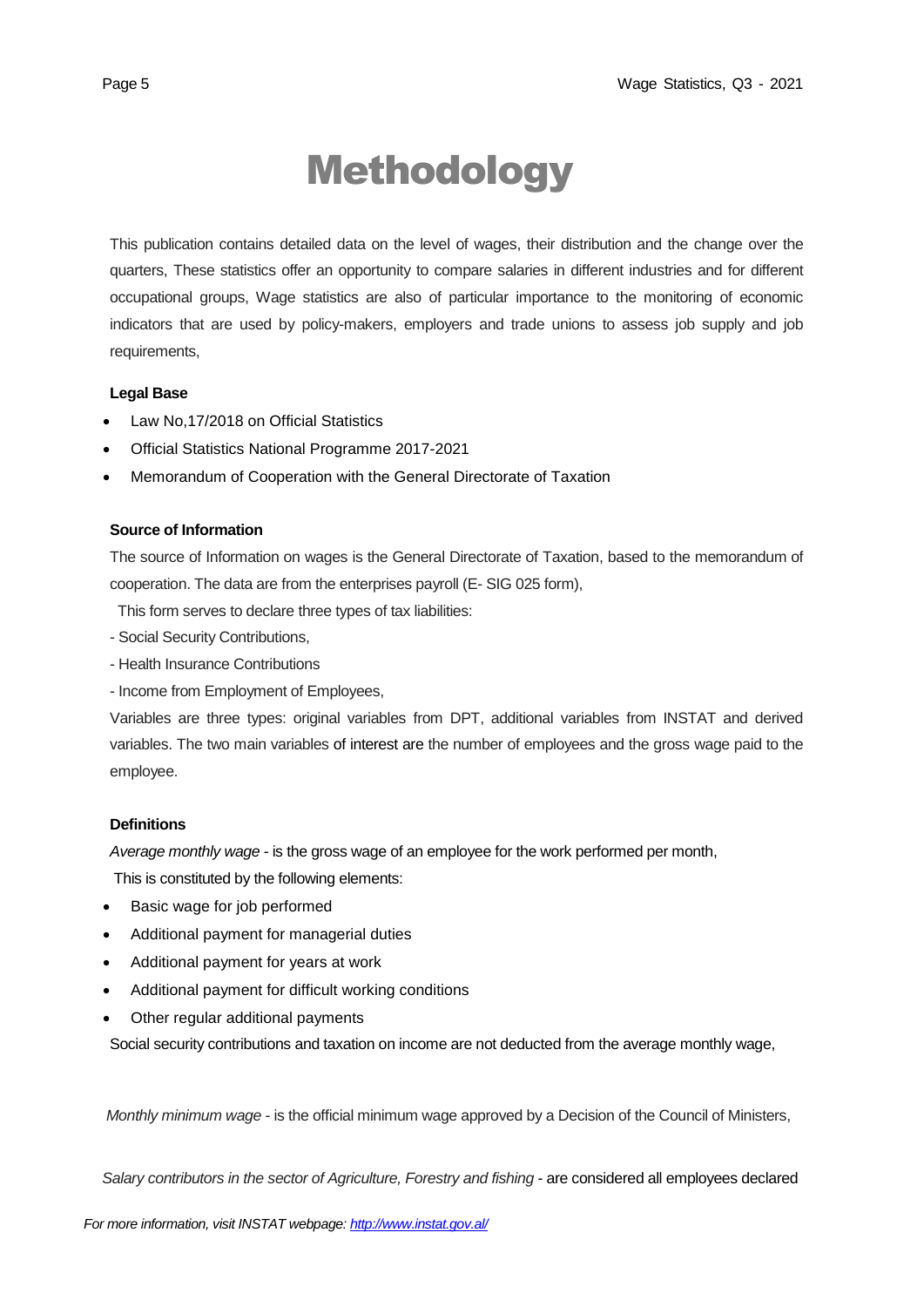in the General Directorate of Taxation, by farms / agricultural enterprises.

#### **Classifications**

• The classification of enterprises is done according to the Nomenclature of Economic Activities, NACE Rev, 2 as follows:

| Nace Rev2,<br>(Sections) | <b>Description</b>                                                                                                         |
|--------------------------|----------------------------------------------------------------------------------------------------------------------------|
| $\mathbf{A}$             | Agriculture, forestry and fishing                                                                                          |
| в                        | Mining and quarrying                                                                                                       |
| $\mathbf{C}$             | Manufacturing                                                                                                              |
| D                        | Electricity, gas, steam and air conditioning supply                                                                        |
| E                        | Water supply; sewerage, waste management and remediation activities                                                        |
| F                        | Construction                                                                                                               |
| G                        | Wholesale and retail trade; repair of motor vehicles and motorcycles                                                       |
| H                        | Transportation and storage                                                                                                 |
|                          | Accommodation and food service activities                                                                                  |
| J                        | Information and communication                                                                                              |
| K                        | Financial and insurance activities                                                                                         |
|                          | Real estate activities                                                                                                     |
| M                        | Professional, scientific and technical activities                                                                          |
| N                        | Administrative and support service activities                                                                              |
| $\Omega$                 | Public administration and defense; compulsory social security                                                              |
| P                        | Education                                                                                                                  |
| Q                        | Human health and social work activities                                                                                    |
| R                        | Arts, entertainment and recreation                                                                                         |
| S                        | Other service activities                                                                                                   |
| т                        | Activities of households as employers; undifferentiated goods- and services-producing activities of households for own use |
| U                        | Activities of extraterritorial organizations and bodies                                                                    |

*•* Classification of occupations is done according to International Classification of Occupations, ISCO-08 as follows:

| ISCO 08               | <b>Description</b>                                         |
|-----------------------|------------------------------------------------------------|
| 1.<br><b>Managers</b> |                                                            |
| 11                    | Chief executives, senior officials and legislators         |
| 12                    | Administrative and commercial managers                     |
| 13                    | Production and specialized services managers               |
| 14                    | Hospitality, retail and other services managers            |
| 2.                    | <b>Professionals</b>                                       |
| 21                    | Science and engineering professionals                      |
| 22                    | Health professionals                                       |
| 23                    | Teaching professionals                                     |
| 24                    | Business and administration professionals                  |
| 25                    | Information and communications technology professionals    |
| 26                    | Legal, social and cultural professionals                   |
| 3.                    | Technicians and associate professionals                    |
| 31                    | Science and engineering associate professionals            |
| 32                    | Health associate professionals                             |
| 33                    | Business and administration associate professionals        |
| 34                    | Legal social, cultural and related associate professionals |
| 35                    | Information and communications technicians                 |